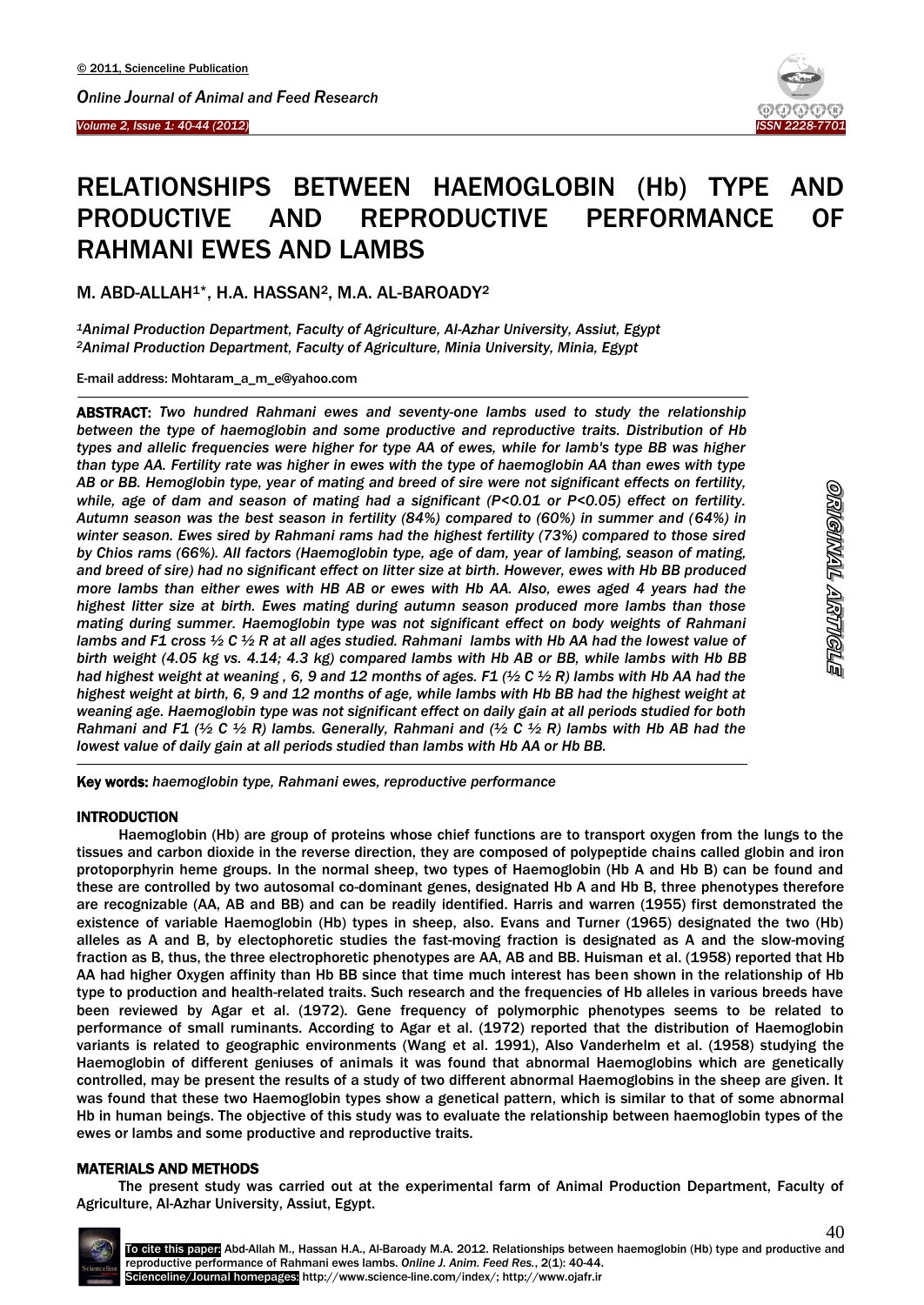## Haemoglobin types

In February of 2004, a blood samples were collected from the jugular vein in heparinised tubes using (10 ml) glass tubes from 71 lambs (41 Rahmani and 30  $\frac{1}{2}$  C  $\frac{1}{2}$  R) from first and second lambing season. Also, a 200 blood samples were collected from Rahmani ewes. Then blood samples were transported under ice–cold conditions to the laboratory (Zoology Department Faculty of Science, Assiut University) without loss of much time. A small sample of Haemolystes were prepared from each blood samples and applied to Titan III Cellulose Acetate plate. The haemoglobin types (Hb) in the samples are separated by electrophoresis using alkaline buffer (pH 8.2–8.6) and are stained with ponceau's Stain. The evaluations of the haemoglobin bands were determined by Gel– Pro Analyzer 3.1 (Program in computer) according to the procedure mentioned in Helena Laboratories publications (1985).

Haemoglobin types were determined by the location of the band or bands. Figure 1 shows an electrophoretic separation bands using alkaline buffer and are stained with Ponceau-S stain and evaluations by Gel–Pro Analyzer 3.1. Haemoglobin A has the fastest electrophoretic mobility followed in decreasing mobility by Hb-AB and HB-BB, respectively.

#### Satistically analysis

Data were statistically analyzed using the GLM procedure of the SAS package, 8.1 version (SAS, 1996). Analysis was performed according to the following linear model: Yij =  $\mu$  + Hi + eij Where: Yij = the trait of study,  $\mu$  = the overall mean, Hi = the effect of  $i<sup>th</sup>$  haemoglobin types ( $j = 1$ , 2 and 3) where  $1 = AA$ ; 2 = AB and 3 = BB,



## RESULTS AND DISCUSSION

#### Haemoglobin types (Hb types) in ewes and lambs

a- Distribution and Allelic frequencies: Distribution of Hb types and allelic frequencies for Rahmani ewes and offspring (Rahmani and  $\frac{1}{2}$  C  $\frac{1}{2}$  R lambs are shown in Table 1. The number of Hb AB ewes was low in all groups. Allelic frequencies were 0.53 for type AA and 0.47 for type BB. Frequency of the B allele was higher than that of the A allele in both (R) lambs and ( $\frac{1}{2}$  C  $\frac{1}{2}$  R) lambs, while A allele was the more frequent in Rahmani ewes (0.53) compared to (0.47) for B allele. In a large number of studies reviewed by Agar et al. (1972), within different breeds of sheep populations, the B allelic frequency was generally much higher than that of A allele. Stormont et al., (1968) reported that in Horned Dorset, gene frequencies were 0.41 and 0.59 for A and B, respectively. While Colombia sheep they were 0.08 for A and 0.92 for B.

Singh et al., (1976) in some indigenous, exotic and cross – breed sheep found that gene frequency of B type haemoglobin (Hb B) in all the flock of indigenous, exotic and crossbreeds was very high and varied significantly from breed to breed, he added that Hb types in sheep are genetically controlled by one pair of allelic genes with Co–dominance and are inherited in a simple Mendelion manner. Dally et al., (1980) reported that the allelic frequencies were 0.35 for A allele and 0.65 for B allele and B allele were most frequent in Dorest crosses. Wang et al., (1991) reported that the distribution of haemoglobin polymorphism was investigated in 11 breeds of domesticated and three genetic groups of wild sheep in the U.S.A, Hb B was more frequent than Hb A in most of the domesticated breeds with a pooled frequency of 0.71. The Hb B gene frequencies were (0.95 for Barbados), (0.45 for Booroola), (0.77 for Columbia), (0.40 for Finn sheep), (0.87 for Hamshire), (0.88 for Karakul), (0.98 for Rambouillet flock 1), (0.93 for Rambouillet flock 2), (0.12 for Romanov), (0.50 for St-Croix flock 1), (0.63 for St-Croix flock 2), (1.0 for Suffolck flock 1), (0.86 for Suffolck flock 2) and (0.86 for Targhee) all the wild sheep tested (Argali x European Mouflon cross, Asiatic Mouflon X European Mouflon cross and desert Bighorn) were monomorphic for Hb B the monomerphism of Hb B of wild sheep and the higher frequency of Hb B than Hb A in domesticated sheep indicates that Hb A probably occurred after sheep were domesticated. The variation in haemoglobin polymorphism within and between breeds may have resulted from a combination of genetic drift and selection. Morsy (2002) reported that distribution of Hb types and allelic frequencies were 45% for type A and 55% for type B, frequency of the B allele was higher than that of the A allele in both Chios and Ossimi ewes. While A allele was the more frequent in  $\frac{1}{2}$  C  $\frac{1}{2}$  O crossbred ewes 53% compared to 47% for B allele the number of Hb AB ewes was low in all groups.

| Table 1 - Distribution of haemoglobin types (Hb) and allelic frequencies of ewes and lambs |                                                   |    |    |      |          |  |  |  |  |
|--------------------------------------------------------------------------------------------|---------------------------------------------------|----|----|------|----------|--|--|--|--|
| <b>Items</b>                                                                               | <b>No. of Animals</b><br><b>Allelic frequency</b> |    |    |      |          |  |  |  |  |
|                                                                                            | АΑ                                                | AB | BB |      | <b>I</b> |  |  |  |  |
| Ewes:                                                                                      |                                                   |    |    |      |          |  |  |  |  |
| Rahmani                                                                                    | 83                                                | 46 | 71 | 0.53 | 0.47     |  |  |  |  |
| Lambs:                                                                                     |                                                   |    |    |      |          |  |  |  |  |
| Rahmani                                                                                    | 12                                                | 11 | 18 | 0.43 | 0.57     |  |  |  |  |
| $\frac{1}{2}$ C $\frac{1}{2}$ R                                                            |                                                   | 8  | 17 | 0.32 | 0.68     |  |  |  |  |



To cite this paper: Abd-Allah M., Hassan H.A., Al-Baroady M.A. 2012. Relationships between haemoglobin (Hb) type and productive and reproductive performance of Rahmani ewes lambs. *Online J. Anim. Feed Res.*, 2(1): 40-44. Scienceline/Journal homepages: http://www.science-line.com/index/; http://www.ojafr.ir

41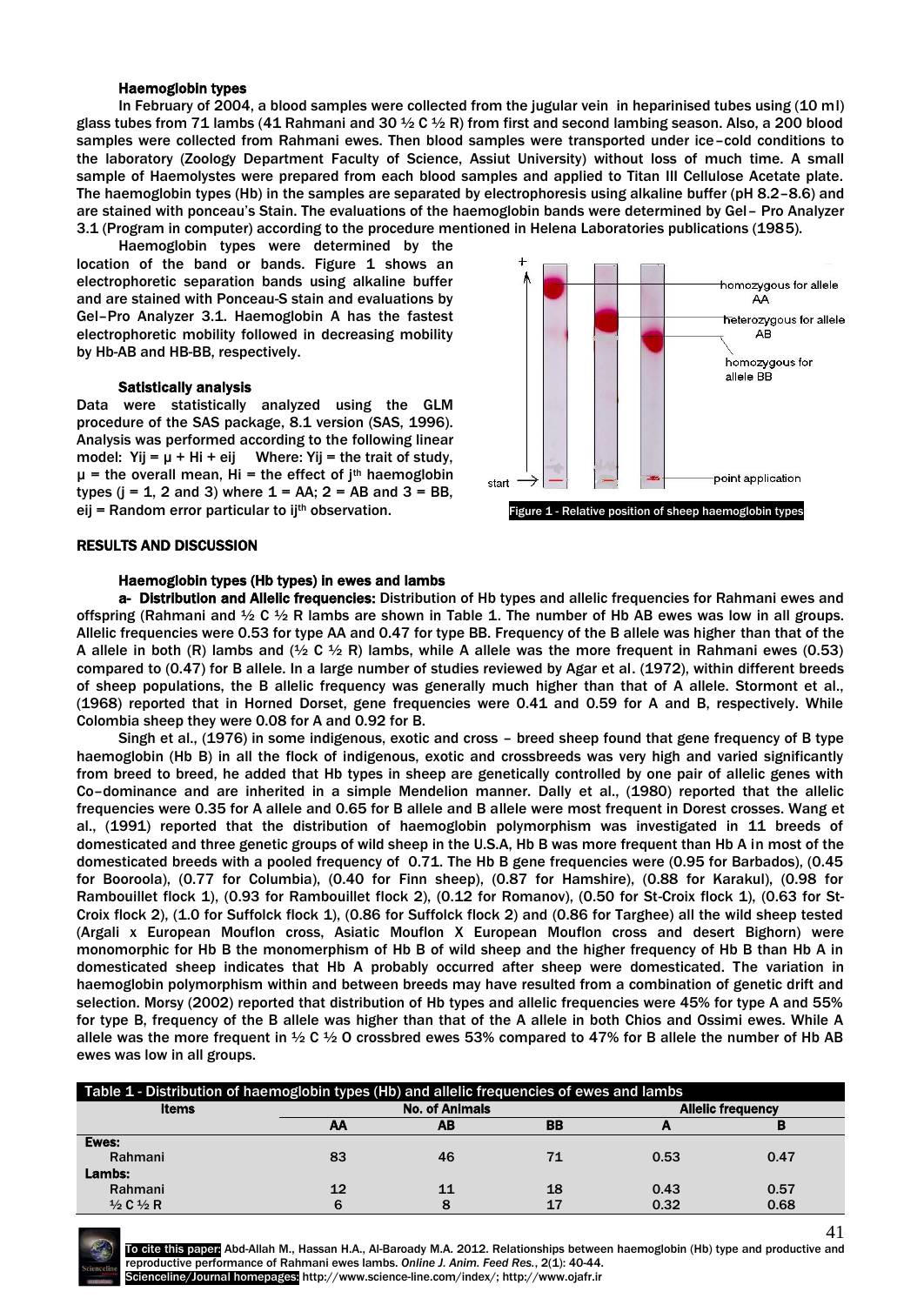## b- Relationship between Haemoglobin types and reproductive performance

Reproductive performance is one of the most important criteria to be considered in planning for sheep improvement. The main measurements of reproductive performance were included in the present study being fertility and litter size at birth (prolificacy).

# **Fertility**

Least Squares Means (LSM  $\pm$  SE), analysis of variance and the significant levels for some factors affecting fertility are illustrated in Table 2.

Haemoglobin type (Hb) had no significant effect on fertility in this study. However, fertility was highest for Hb AA ewes 71%; Hb AB ewes were intermediate 70 % and Hb BB ewes had the lowest value 66%. The present results are consistent with those reported by King et al. (1958), Meyer et al. (1967), Mayo et al (1970) and Guney and Darcan (2000). King et al. (1958) reported that in Scottish Blackface breed, Hb AA ewes were more fertile than either Hb BB or Hb AB ewes, also Meyer et al (1967) reported that among Black headed Mutton sheep in Germany; Hb AA ewes were more fertile than Hb BB ewes. Work done on Australian Merinos by Mayo et al (1970) indicated no differences in fertility attributable to Hb types. Guney and Darcan (2000) working on Fawn x Hair crossbred does, reported that does with Hb AA had higher fertility (80%) than does with Hb BB (70%) and the differences statistically were not significant.

Age of dam had a significant (P<0.05) effect on fertility in the present study Table (2). Ewes aged < 4 year – old or more tended to be the most fertile, while ewes aging < 3 year – old or less had the least fertility values (Table 2). Similar results were reported by Vesely and Peters (1981), Long et al. (1989), Sallam et al. (1987), Marzouk (1997), Bourfia and Touchberry (1993), Marzouk and Mousa (1998) and Thieme et al. (1999). The effects of years of mating on fertility of ewes were not significant (Table 2).

Significant effect (P<0.01) of mating season on fertility was observed, autumn season (Sept– Oct) was the best season in fertility (84%) compared to (60%) in summer (May – Jon) and (64%) in winter season (Jun – Feb.). This finding is in agreement with those reported by Fahmy (1990), Marzouk (1997), Marzouk and Mousa (1998) and Tosh et al., (2002). Marzouk (1997) reported that fertility value in autumn season was (79%) compared to summer (66%) and winter (54%) seasons. Breed of sire had no significant effect on fertility in this study. Ewes sired by Rahmani rams had the highest fertility (73%) compared to sired by Chios (C) rams (66%). The present results are in agreement with the findings of, Bunge et al., (1993 a, 1993 b) and Bunge et al., (1995).

| Table 2 - LSM $\pm$ SE of factors affecting fertility and litter size in Rahmani sheep                                                                  |            |                  |       |                      |  |  |  |  |  |
|---------------------------------------------------------------------------------------------------------------------------------------------------------|------------|------------------|-------|----------------------|--|--|--|--|--|
|                                                                                                                                                         | No of ewes | <b>Fertility</b> | No of | Litter size at birth |  |  |  |  |  |
| <b>Items</b>                                                                                                                                            | mating     | $LSM + SE$       | ewes  | $LSM + SE$           |  |  |  |  |  |
| <b>Overall mean</b>                                                                                                                                     | 200        | $0.69 + 0.045$   | 137   | $1.05 + 0.24$        |  |  |  |  |  |
| <b>Haemoglobin type</b>                                                                                                                                 |            | <b>NS</b>        |       | <b>NS</b>            |  |  |  |  |  |
| Hb "AA "                                                                                                                                                | 83         | $0.71 + 0.05a$   | 58    | $1.01 + 0.03$ b      |  |  |  |  |  |
| Hb "AB "                                                                                                                                                | 46         | $0.70 + 0.06$ a  | 34    | $1.02 + 0.04$ ab     |  |  |  |  |  |
| Hb "BB "                                                                                                                                                | 71         | $0.66 + 0.05a$   | 45    | $1.12 + 0.03 a$      |  |  |  |  |  |
| Age of dam                                                                                                                                              |            | $\star$          |       | <b>NS</b>            |  |  |  |  |  |
| $\leq$ 2 yr – old                                                                                                                                       | 32         | $0.44 + 0.08 a$  | 15    | $1.00 + 0.06 b$      |  |  |  |  |  |
| $\leq$ 3 yr – old                                                                                                                                       | 70         | $0.66 + 0.05 a$  | 44    | $1.07 + 0.03$ b      |  |  |  |  |  |
| $\leq$ 4 yr – old                                                                                                                                       | 46         | $0.80 + 0.07 a$  | 36    | $1.09 + 0.04 a$      |  |  |  |  |  |
| $\leq$ 5 yr - old                                                                                                                                       | 20         | $0.78 + 0.10 a$  | 17    | $1.05 + 0.06$ b      |  |  |  |  |  |
| $> 5$ yr - old                                                                                                                                          | 32         | $0.77 + 0.08$ a  | 25    | $1.03 + 0.05$ b      |  |  |  |  |  |
| Year of mating/Lambing.                                                                                                                                 |            | <b>NS</b>        |       | <b>NS</b>            |  |  |  |  |  |
| 2002                                                                                                                                                    | 70         | $0.82 + 0.05 a$  | 54    | $1.05 + 0.03$ a      |  |  |  |  |  |
| 2003                                                                                                                                                    | 67         | $0.65 + 0.06 a$  | 46    | $1.06 + 0.05 a$      |  |  |  |  |  |
| 2004                                                                                                                                                    | 63         | $0.61 + 0.06 a$  | 37    | $1.04 + 0.02 a$      |  |  |  |  |  |
| <b>Season of mating</b>                                                                                                                                 |            | $***$            |       | <b>NS</b>            |  |  |  |  |  |
| Autumn (Sept-Oct)                                                                                                                                       | 64         | $0.84 + 0.06a$   | 51    | $1.10 + 0.03 a$      |  |  |  |  |  |
| Summer (May-Jon)                                                                                                                                        | 66         | $0.60 + 0.05 b$  | 48    | $1.00 + 0.04 b$      |  |  |  |  |  |
| Winter (Jun-Feb)                                                                                                                                        | 70         | $0.64 + 0.05 b$  | 38    | $1.04 + 0.03$ ab     |  |  |  |  |  |
| <b>Breed of sire</b>                                                                                                                                    |            | <b>NS</b>        |       | <b>NS</b>            |  |  |  |  |  |
| Rahmani rams                                                                                                                                            | 104        | $0.73 + 0.04$ a  | 74    | $1.06 + 0.03 a$      |  |  |  |  |  |
| <b>Chios rams</b>                                                                                                                                       | 96         | $0.66 + 0.04$ b  | 63    | $1.04 + 0.03a$       |  |  |  |  |  |
| a, b,: Means within the same classification followed by different letters significantly ( $P < 0.05$ ). $** = P < 0.01$ ; $* = P < 0.05$ ; NS=P > 0.05. |            |                  |       |                      |  |  |  |  |  |

## Litter size at birth (prolificacy)

The effect of haemoglobin type on litter size at birth was not significant. However, prolificacy was highest for Hb BB ewes (1.12), with Hb AB ewes the average was intermediate (1.02) and Hb AA had the lowest value (1.01). The present results are in agreement with the findings of Evans and Turner (1965) reported that Hb BB Merino ewes had significantly higher lambing rates than did Hb AA ewes, also. Agar et al. (1972) reviewed a number of studied of various breeds in diverse environments in which the same conclusion was reached, also similar results reported by Bugne et al. (1990), Guney and Darcan (2000) and Morsy (2002).

Age of ewes was not significant effect on litter size at birth. Ewes aged ≤3 yr-old and ≤4 yr-old had the highest values (1.07 and 1.09) followed by ewes aging ≤ 5 and >5 yr-old (1.05 and 1.03), ewes aged 2 year – old or less had the lowest value (1.0). These results can be explained in the light of the fact that older ewes (4 years old)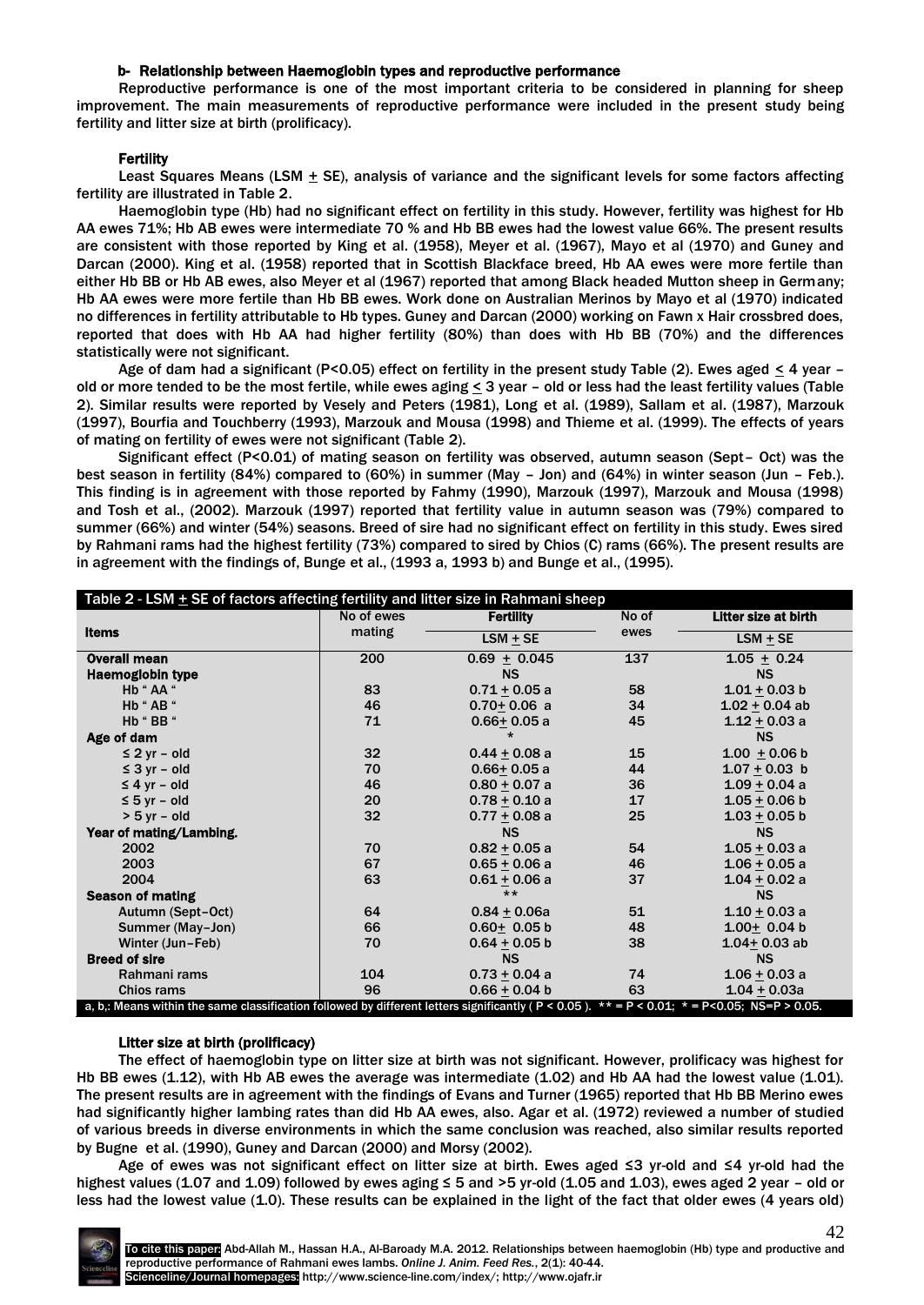had a mature body size and better conformation. These provide higher ovulation rate and convenient uterus cavity that help percentage of twins. The nursing ability as well as the milk production merit is stronger in the older ewes than young ones. These results follow the same trend as reported by Sidwell and Miller (1971), Dickerson and Glimp (1975), Hohenboken et al. (1976), Paul et al. (1978). Fogarty et al. (1984), Hassan and Sallam (1988), However, Thieme et al., (1999) reported that age of ewe were highly significant for prolificacy, also, Cloete et al., (2000) working on Dorper sheep found that litter size of Dorper ewes was affected by dam age multiple birth rate increasing to an age of 4 – 6 years followed by a tendency towards a decline.

Effects of lambing year on litter size at birth were not significant, while the effect of season of lambing on litter size at birth was not significant. Litter size at birth of ewes mating in autumn season was higher than that mating in winter season (1.10 vs. 1.04), ewes mating in summer season had the lowest value (1.0). The significant effect of season of lambing may be due to variations in environmental factors such as availability of feeds. Similar results were reported by Othman et al. (1994), Younis et al. (1996), Hassan (1988). Breed of sire had insignificant effect on litter size at birth for (Table 2). A ewe mating with Rahmani rams was higher prolificacy than ewes mating with Chios ram (1.06 vs. 1.04). These results follow the same trend as reported in the literature by Bunge et al. (1990) reported type of ram were not significant effect on prolificacy. Also, Bunge et al. (1993b) reported breed of ram was no significant effect on prolificacy, while Bunge et al. (1995) noticed that breed of sire had a significant effect on prolificacy.

# c- Relationship between Haemoglobin type and body weight and gain of lambs:

Haemoglobin type in this study was not significant effect on body weights of Rahmani lambs or F1 crosses 1/2 C  $\frac{1}{2}$  R at all ages studied Tables (3, 4, 5 and 6). Least squares means and standard error of factors affecting body weight of Rahmani lambs at different ages according to their (Hb) type Table 3 cleared that lambs with Hb BB had the highest value of weights at all ages studied except birth weight. Also, lambs F1 crosses 1/2 C 1/2 R with Hb AA had the highest value of weights at all ages studied except weaning weight.

Differences in daily gain due to Haemoglobin type of Rahmani or F1 cross  $\frac{1}{2}$  C  $\frac{1}{2}$  R lambs were not significant effect at all periods studied (Tables 5 and 6). From least square means in Tables (5 and 6) it can be noticed that Rahmani lambs with Hb BB had the highest value of daily gain than lambs with Hb AB or Hb AA, while Rahmani lambs with Hb AA had the highest value at third period ( from 6 to 9 months) than lambs with Hb AB or BB. On the other hand, lambs from F1 cross  $\frac{1}{2}$  C  $\frac{1}{2}$  R with HbBB had the highest value at birth, while lambs with HB AA had the highest value at second period (from weaning to 6 months) and four period (from birth to yearling) (Table 6). Similar results were reported by Nihat et al. (2003).

| Table 3 - Least squares means + standard errors of body weight of Rahmani lambs at different ages according to their (Hb) |       |                     |                   |                       |       |                |       |                |       |                |
|---------------------------------------------------------------------------------------------------------------------------|-------|---------------------|-------------------|-----------------------|-------|----------------|-------|----------------|-------|----------------|
| type                                                                                                                      |       |                     |                   |                       |       |                |       |                |       |                |
|                                                                                                                           | No of | <b>Birth weight</b> | No of             | <b>Weaning weight</b> | No of | Weight at 6    | No of | Weight at 9    | No of | Weight at      |
| <b>Items</b>                                                                                                              | lambs | (kg)                | lambs             | (kg)                  | lambs | months (kg)    | lambs | months (kg)    | lambs | yearling (kg)  |
| Overall mean                                                                                                              | 41    | $4.20 + 0.667$      | 40                | $14.7 + 3.0569$       | 40    | $21.6 + 4.385$ | 38    | $26.4 + 4.28$  | 38    | $34.5 + 6.17$  |
| <b>Hemoglobin Type</b>                                                                                                    |       | NS                  |                   | <b>NS</b>             |       | NS             |       | <b>NS</b>      |       | NS             |
| AA                                                                                                                        | 12    | $4.05 + 0.19 a$     | $12 \overline{ }$ | $14.6 + 0.88$ a       | 12    | $20.4 + 1.2 a$ | 12    | $25.6 + 1.2 a$ | 12    | $34.0 + 1.7 a$ |
| AB                                                                                                                        | 11    | $4.30 + 0.20 a$     | 10                | $14.1 + 0.96$ a       | 10    | $21.1 + 1.3a$  | 9     | $25.9 + 1.4$ a | 9     | $33.6 + 2.0 a$ |
| <b>BB</b>                                                                                                                 | 18    | $4.14 + 0.15a$      | 18                | $15.4 + 0.72$ a       | 18    | $23.3 + 1.0a$  | 17    | $27.8 + 1.0 a$ | 17    | $35.9 + 1.4a$  |

Table 3- Least squares means  $\pm$  standard error of body weight of Crossbred (½ C ½ R) lambs at different ages according to their (Hb) type

| ultu (lib) type        |       |                     |       |                       |       |                |       |                |       |                |
|------------------------|-------|---------------------|-------|-----------------------|-------|----------------|-------|----------------|-------|----------------|
|                        | No of | <b>Birth weight</b> | No of | <b>Weaning weight</b> | No of | Weight at 6    | No of | Weight at 9    | No of | Weight at      |
| <b>Items</b>           | lambs | (kg)                | lambs | (kg)                  | lambs | months $(kg)$  | lambs | months $(kg)$  | lamb: | yearling (kg)  |
| Overall mean           | 30    | $4.6 + 0.70$        | 30    | $18.3 + 2.5$          | 30    | $25.9 + 3.7$   | 28    | $31.7 + 5.1$   | 28    | $40.1 + 6.5$   |
| <b>Hemoglobin Type</b> |       | <b>NS</b>           |       | NS                    |       | <b>NS</b>      |       | NS             |       | <b>NS</b>      |
| AA                     | 6     | $4.9 + 0.28$ a      |       | $18.8 + 1.05$ a       |       | $27.7 + 1.5a$  | 6     | $33.7 + 2.1a$  | 6     | $42.5 + 2.1 a$ |
| <b>AB</b>              | 6     | $4.2 + 0.28$ a      |       | $17.1 + 1.05$ a       |       | $23.8 + 1.5a$  | 5     | $29.4 + 2.3a$  | 5     | $36.9 + 2.9 a$ |
| <b>BB</b>              | 18    | $4.6 + 0.16$ a      | 18    | $19.0 + 0.60$ a       | 18    | $26.3 + 0.8 a$ | 17    | $32.0 + 1.2 a$ | 17    | $40.8 + 1.5a$  |

Table 5 - Least Squares Means  $\pm$  Standard errors of daily gain (kg) of Rahmani lambs at different ages according to their (Hb) type

| $\blacksquare$         |       |                   |       |                      |       |                   |       |                       |
|------------------------|-------|-------------------|-------|----------------------|-------|-------------------|-------|-----------------------|
|                        | No of | Daily gain from   | No of | Daily gain (kg) from | No of | Daily gain from 6 | No of | Daily gain from birth |
| ltems                  | lambs | birth to weaning  | lambs | weaning to 6 months  | lambs | to 9 months (kg)  | lambs | to yearling (kg)      |
| Overall mean           | 40    | $0.117 + 0.0025$  | 40    | $0.076 + 0.008$      | 38    | $0.056 + 0.0098$  | 38    | $0.084 + 0.0122$      |
| <b>Hemoglobin Type</b> |       |                   |       | NS                   |       | <b>NS</b>         |       | <b>NS</b>             |
| AA                     | 12    | $0.117 + 0.008$ a | 12    | $0.065 + 0.008a$     | 12    | $0.061 + 0.005 a$ | 12    | $0.084 + 0.003 a$     |
| AB                     | 10    | $0.108 + 0.009 a$ | 10    | $0.078 + 0.009 a$    | 9     | $0.053 + 0.006 a$ | 9     | $0.080 + 0.004 a$     |
| BB                     | 18    | $0.125 + 0.007$ b | 18    | $0.084 + 0.007 b$    | 17    | $0.053 + 0.004$ a | 17    | $0.088 + 0.002 a$     |

#### Table 6 - Least Squares Means  $\pm$  Standard errors of daily gain (kg) of Crossbred (½ C ½ R) lambs at different ages according to their (Hh) type

| No of | Daily gain from   | No of        | Daily gain (kg) from | No of | Daily gain from 6 | No of | Daily gain from birth |
|-------|-------------------|--------------|----------------------|-------|-------------------|-------|-----------------------|
| lambs | birth to weaning  | <b>lambs</b> | weaning to 6 months  | lambs | to 9 months (kg)  | lambs | to yearling (kg)      |
| 30    | $0.153 + 0.0058$  | 30           | $0.085 + 0.0081$     | 28    | $0.066 + 0.0085$  | 28    | $0.097 + 0.0022$      |
|       | NS                |              | NS                   |       | <b>NS</b>         |       |                       |
| 6     | $0.155 + 0.010 a$ |              | $0.098 + 0.011 b$    | 6     | $0.067 + 0.011 a$ | 6     | $0.103 + 0.009 b$     |
| 6     | $0.144 + 0.010 b$ | 6            | $0.074 + 0.011 a$    | 5     | $0.067 + 0.012$ a | 5     | $0.089 + 0.009 a$     |
| 18    | $0.160 + 0.006 a$ | 18           | $0.082 + 0.006 a$    | 17    | $0.064 + 0.006 a$ | 17    | $0.098 + 0.005 a$     |
|       |                   |              |                      |       |                   |       |                       |



To cite this paper: Abd-Allah M., Hassan H.A., Al-Baroady M.A. 2012. Relationships between haemoglobin (Hb) type and productive and reproductive performance of Rahmani ewes lambs. *Online J. Anim. Feed Res.*, 2(1): 40-44. Scienceline/Journal homepages: http://www.science-line.com/index/; http://www.ojafr.ir